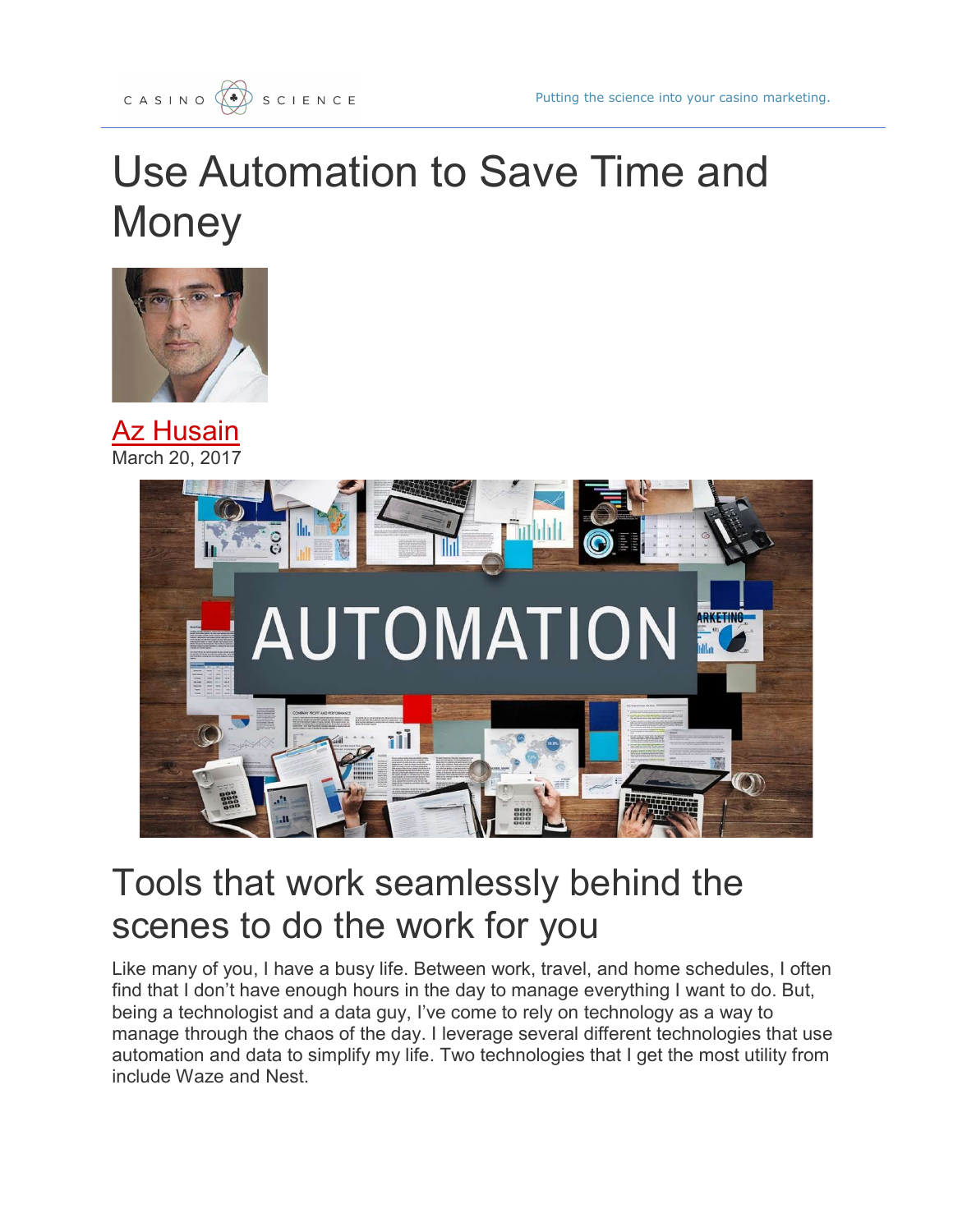

Waze is a traffic and navigation app that you use on your mobile device. The app uses data from your mobile phone and the phones of others to supply real-time traffic data to the community of users. Not only does it provide traffic directions, but it also gives drivers recommendations on better travel routes. Waze allows me to navigate through the congestion of Seattle traffic without me figuring out the best route. Waze even predicts when I should start driving to my destination using historical traffic data.

Nest is a self-learning thermostat that optimizes heating and cooling in the home. Nest actively learns about your schedule. It builds a history of your heating and cooling behavior and automatically adjusts the temperature in the house based on your schedule. Nest even knows when I wake up in the morning and adjusts the temperature accordingly – a nice feature for those chilly Seattle mornings! What I really enjoy about the Nest experience is its ability to provide transparency into my energy usage while giving me recommendations on energy savings.

These two technologies have something in common; they solve targeted problems by automating data collection and analysis. In each case, these tools work seamlessly behind the scenes to do the work for me. The benefits are immense. This automation can save me a significant amount of time while doing things that I can't or won't do on my own, like finding the fastest route to work. And it can help reduce cost, like saving me money on my gas bill.

## How does this apply to you?

Casino marketers are overwhelmed with lots of activities and decisions that need to be performed during the course of the workday. But like many busy casino marketers, finding the time to build reports and do analysis is challenging. And many marketers may lack the appropriate technical skills needed to extract and analyze all of the data required to make a decision. Automation can play an important role in helping your casino marketers eliminate time and skill-intensive tasks while saving money using technologies already owned.

For example, imagine creating a dashboard of all of your key gaming floor metrics that updates in real-time and is accessible by all of your executive decision makers. All the "grunt work" associated with extracting the data from your key systems, compiling it into an easily digestible presentation, and then sending it to all stakeholders can be automated. This frees up time for you to focus on other valueadd activities and may help you disseminate information more quickly to your teams. So, what should your casino do to better leverage automation?

• Review your player tracking system and see if there is a way to automate report creation and transmission. For example, imagine if you subscribe to an automated alert that triggers when a high-value player's ADT or frequency of play falls below a certain threshold. This insight could arm your player development team with action items like proactively reaching out to the player or presenting some targeted offer.